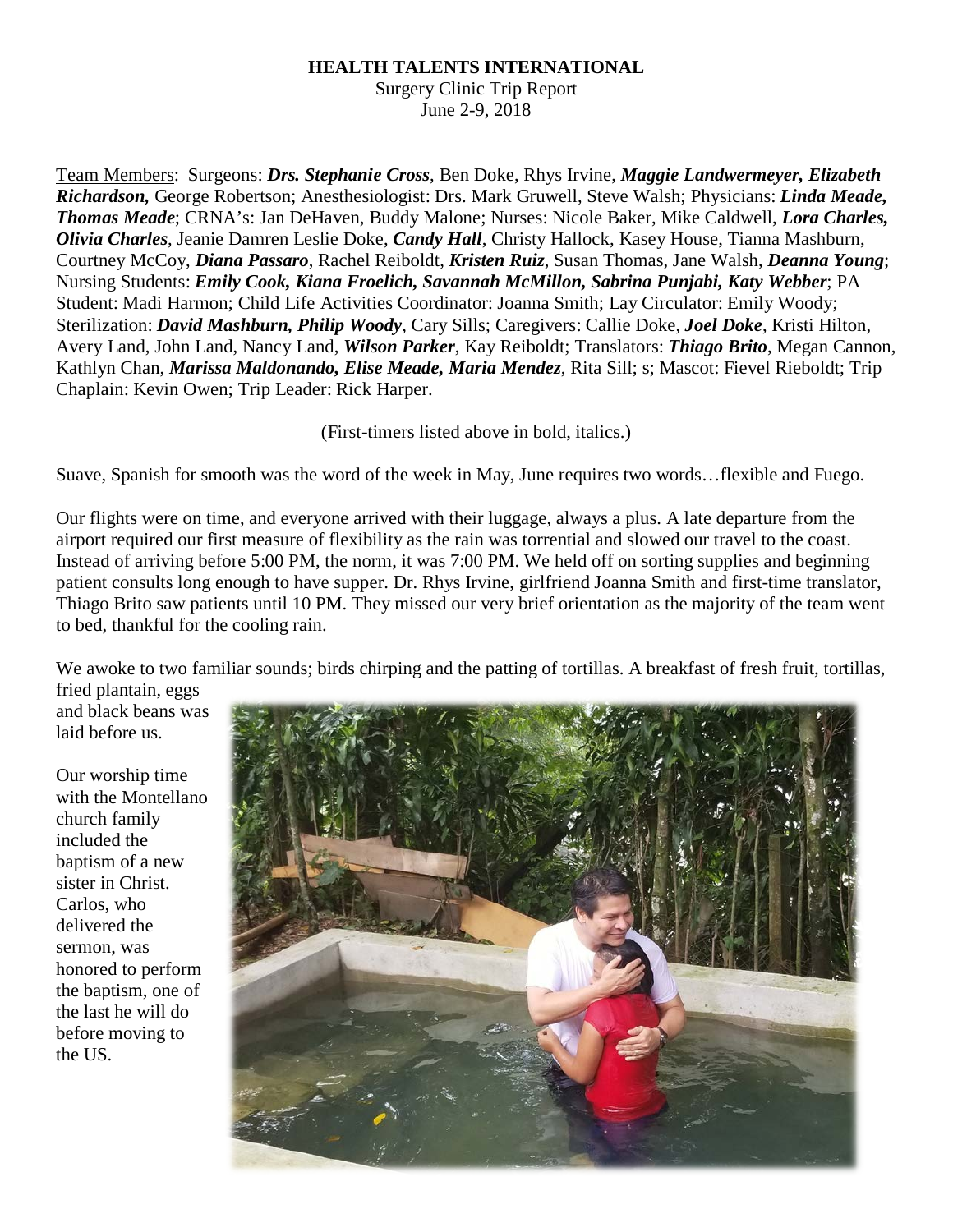

Nine cases were scheduled for Sunday, five GYN, two ped urology and two general cases, so it was a full schedule for Sunday afternoon. Thiago, a native Brazilian, required surgery on one of his kidney's a few years back, so the consultation with a young child who needed a nephrectomy was a special case. Dr. Rhys Irvine allowed Thiago to scrub in and serve as a second assist for the child whose consultation he translated, and who captured his heart.

Surgery went well and both Rhys and Thiago have a special memory!

Though we were unaware when it began, it was during lunch that the volcano Fuego began erupting and sending ash 15,000 feet into the air. By Monday, the airport was closed, three villages were destroyed, hundreds of lives were lost, and one major highway shut down. The next few days were spent developing contingency plans for our departure and in prayer. Though we were thirty-two miles away as the crow flies, our family and friends in the US were rightfully concerned for our safety. Phone calls, texts and e-mails were the order of the day as we sought to keep everyone calm and apprised of our situation. Through it all, our team maintained their focus and continued to serve with humility and distinction.

David Owen, whose real claim to fame is being married to Jana, Healings Hands Director of Women's Ministry, is the pulpit minister the College Hills Church of Christ in Lebanon, TN. David served as our trip chaplain and did a masterful job with encouraging devotional thoughts. He would return to Tennessee with lesson material for weeks to come.

While Fuego was wreaking havoc on the country side, covering three communities in up to ten feet of ash, and sending 1,300-degree pyroclastic blasts down its slopes, we were busy delivering surgical care to ten GYN, three ped urology and three general patients. Neymar, a September 2017 patient requiring an additional procedure, made his return. Only two years old, and called the "King" by his mother, he believed it to be true and thought others should follow suit. Maybe it was the dark blonde curly hair, or the way he managed his world with a frown instead of a smile, but alas, Neymar endeared himself to all. He was the patient of the day.

Former Health Talents intern from the 80's, Dr. Thomas Meade, now a cardiologist, joined this team, along with his wife, Linda whose specialty is internal medicine, going out on mobile clinics each day. Their first day, Thomas saw a patient in need of orthopedic surgery, one leg much shorter than the other, a procedure far beyond our ability. We began networking among other ministries working in Guatemala, sharing photos, the diagnosis and within 24 hours, had a commitment by the Shalom ministry working in Guatemala City to treat nine-year old Ronaldo. As the children's song says, "Our God Is So Big."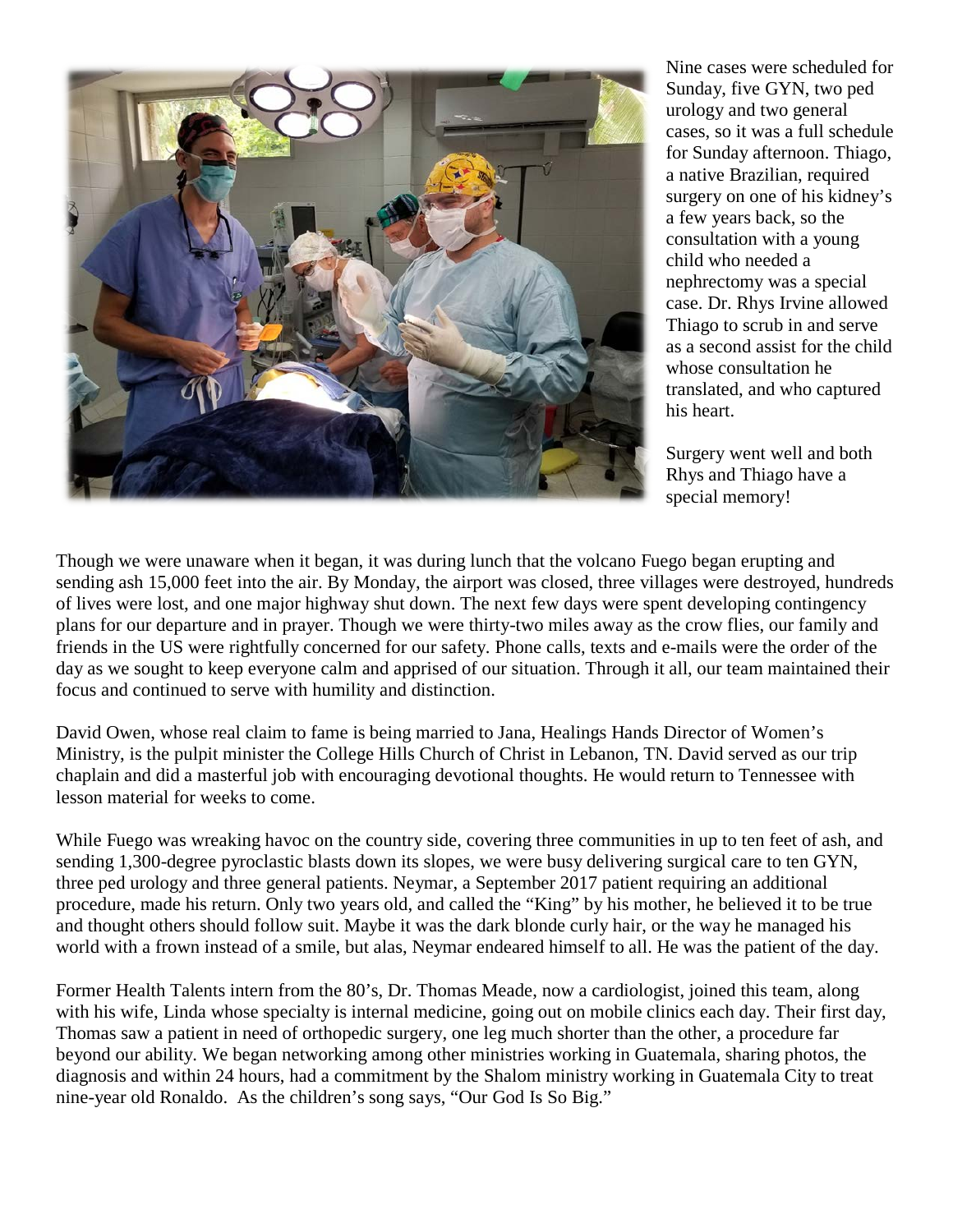The average surgical team requires twenty nurses, and/or surgical techs to provide optimal care. Nursing, PA and Medical students compliment this need with varying degrees of expertise, depending upon how far along they are in their studies. This trip was no exception with one PA student and five senior nursing students. Our nursing students, in addition to working a full shift in recovery, embraced the opportunity to



observe and participate in surgery. Emily, Katy, Kianna, Savannah, Sabrina, all learned to scrub in and serve as first assistants, as did PA student, Madi Harmon. When a couple of our OR nurses were battling a virus, these students were essential to our OR success. (Remember that word "flexible," it came in to play with the virus we believe was brought down from the US.)

Monday was followed by seventeen cases on Tuesday and Wednesday, no complications either day, and finally another eleven cases on Thursday…all complication free. Fuego's activity prompted us to forgo our Friday trip to Antigua, the conditions were unsafe, and we thought it best to go straight to Guatemala City on Friday and be as close to the airport on Saturday, hoping all the while that it would not shut down for a third time this week. Once again, the team was flexible!



We made is safely to Hotel Barcelo before noon on Friday, feeling fortunate to find twenty-four hotel rooms on such short notice. A delicious buffet and time of fellowship was enjoyed by all.

Photos were aplenty following dinner, then we had a restful, safe, quiet evening before our journey home on Saturday. Fuego cooperated, no more airport closings, and all returned home as scheduled.

*(Four nursing students, one RN and one PA student in the photo to the left.)*